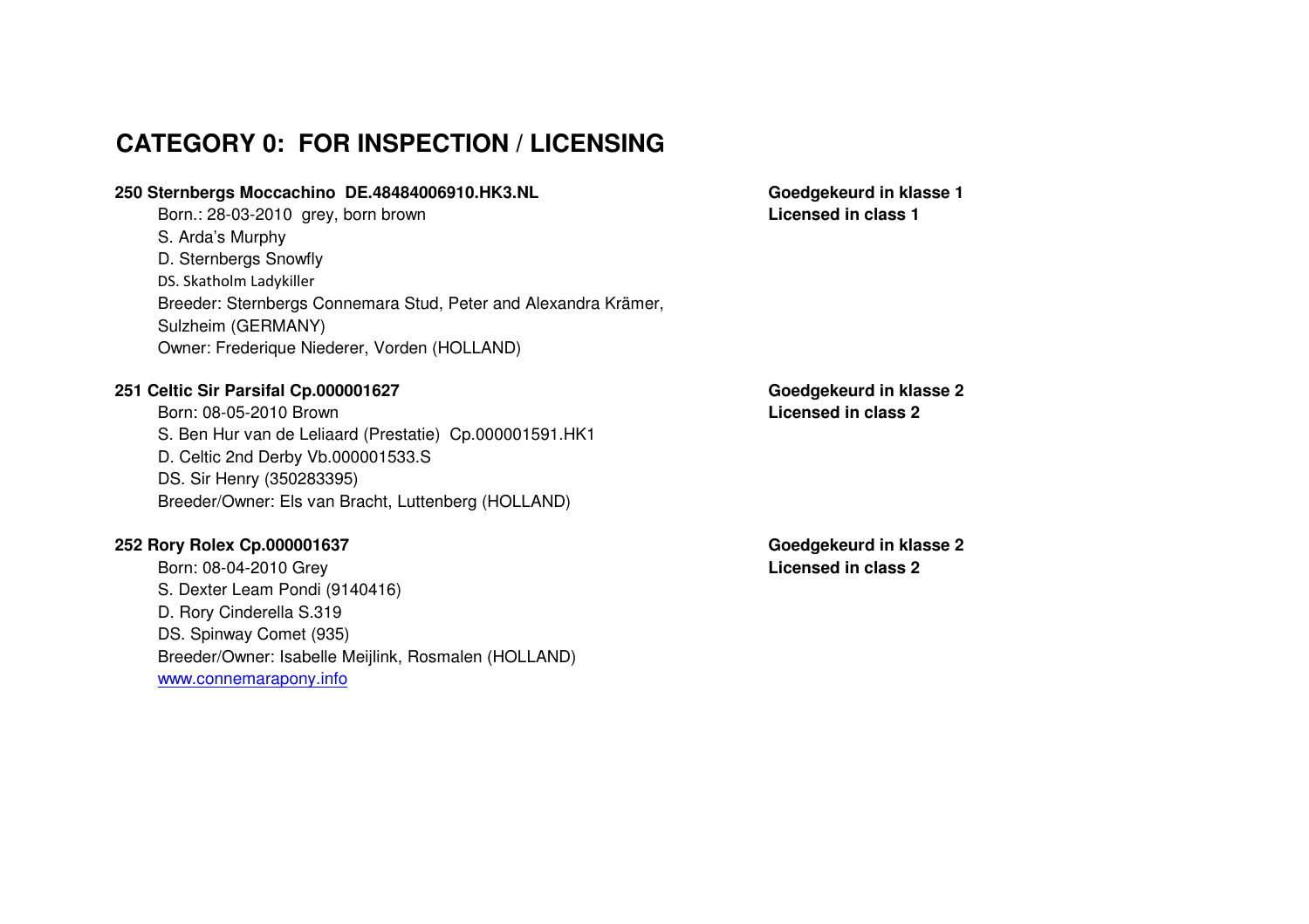## **CATEGORY 1: 3 – 5 YEAR OLD STALLIONS**

#### **250 Sternbergs Moccachino DE.48484006910.HK3.NL 1e geplaatst**

**1st placed**

Born.: 28-03-2010 grey, born brownS. Arda's Murphy D. Sternbergs Snowfly DS. Skatholm Ladykiller Breeder: Sternbergs Connemara Stud, Peter and Alexandra Krämer, Sulzheim (GERMANY)Owner: Frederique Niederer, Vorden (HOLLAND)

#### **253 Sternbergs Like Me DE.484840097311**

Born: 30-03-2011 Grey 148 cmS. El LarryD. Maike DS. Diamant Breeder/owner:Sternbergs Connemara Stud, Peter and Alexandra Krämer,Sulzheim (GERMANY)www.connemara-kraemer.de

#### **255 Rory Tiamo 528-020-000001634**

Born: 31-07-2010 GreyS. Rory Rasputin S.66.HK1D. Winter Finn DS. Garryhinch Finn IR.IRL974.HK1 Breeder/owner: Isabelle Meijlink, Rosmalen (HOLLAND)www.connemarapony.info

 **2e geplaatst 2nd placed**

 **3e geplaatst 3rd placed**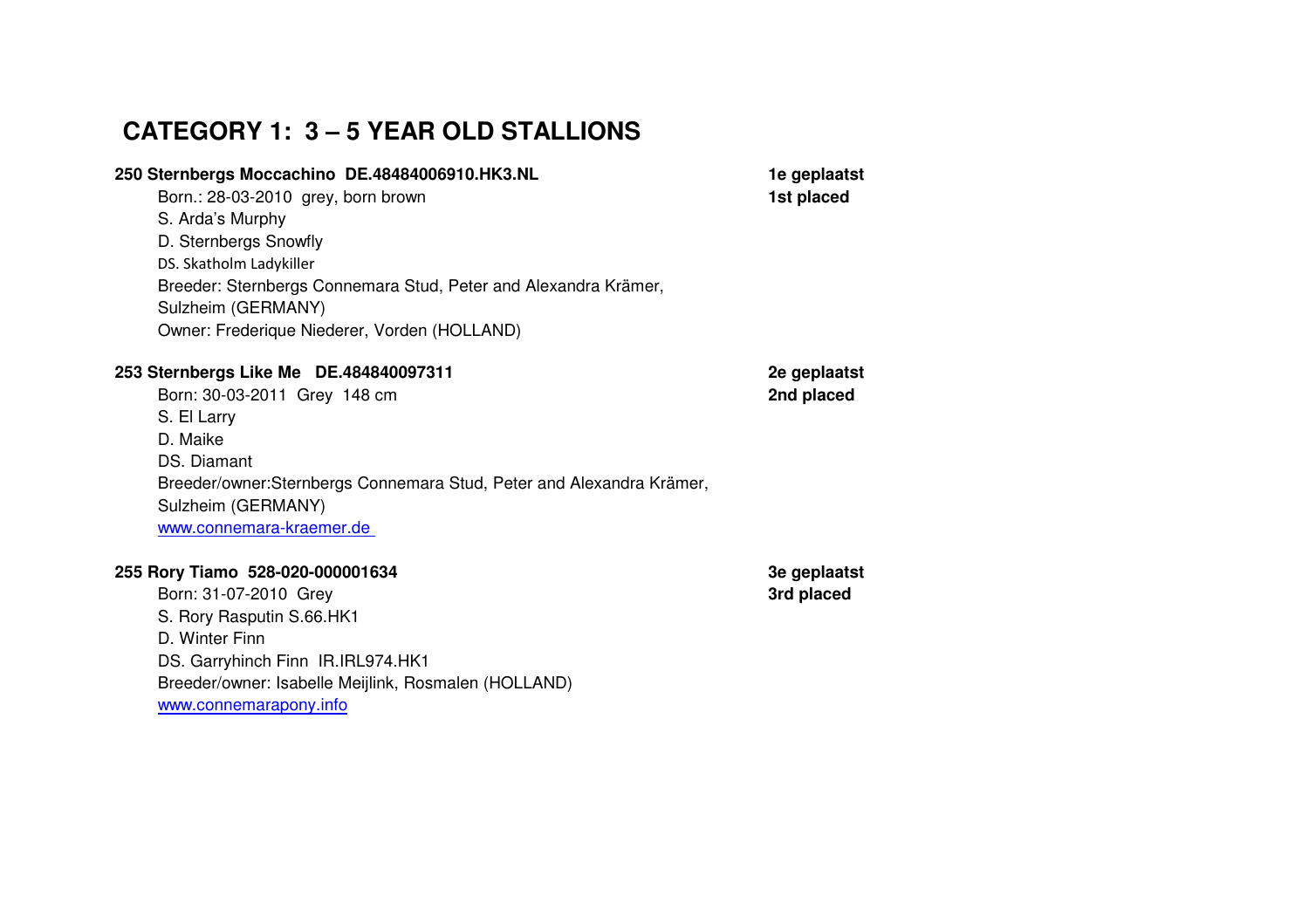#### **256 Sternbergs Silver Sam DE.484840092009**

# **4e geplaatst**

Born: 25-02-2009 Grey 146 cm **4th placed** S. Clifden SilverD. Maike DS. Diamant Breeder/owner:Sternbergs Connemara Stud, Peter and Alexandra Krämer,Sulzheim (GERMANY)www.connemara-kraemer.de

#### **254 Emeryt Misbour 999-999-c00550082 / 600046-MSS CpO**

 **5e geplaatst 5th placed**

Born: 03-06-2010 Chestnut 142 cmS. Imperial Du Blin D. Whirlwind van DuinoordDS. Banagher Magee Breeder: Danielle Themelin-Ninove (BELGIUM) Owner: Christa Duchamps, Bastogne (BELGIUM)www.kiyasponystables.e-monsite.com

## **CATEGORY 2: 6 – 9 YEAR OLD STALLIONS**

#### **258 Wirthsmühle Delaney's Ch 118**

Born: 17-04-2007 Grey 147 cm**n 1st placed** S. Diamond Shamrock D. Nørlunds Primrose DS. Laerkens Cascade Dawn Breeder: Gestüt Wirthsmühle, Klaus Neuhaus (GERMANY)Owner: Anna Kyhl Gotske, Egtved (DENMARK)www.skaergaarden.dk

**1e geplaatst**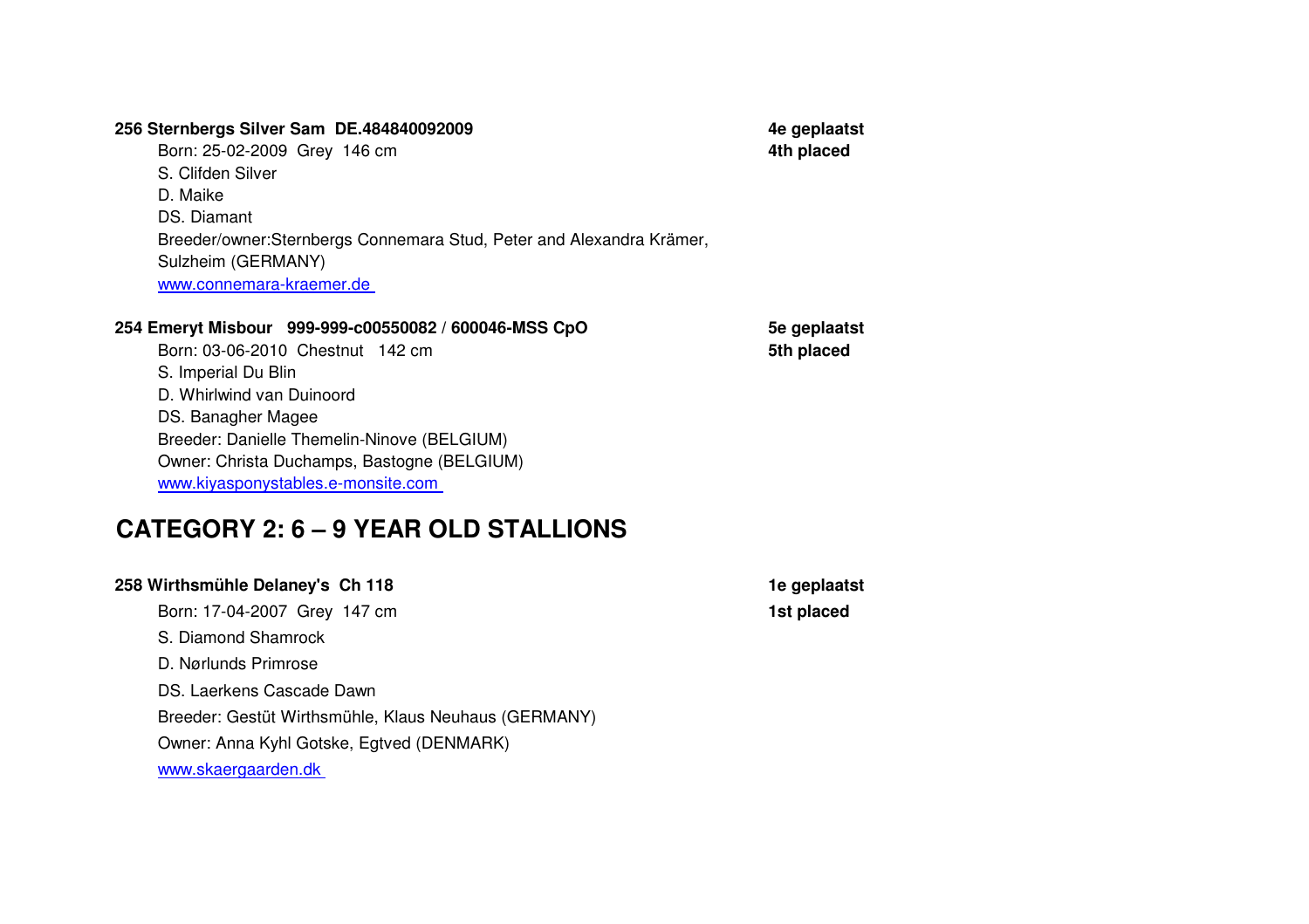#### **259 Otto van Strijthagen Cp.000001548.HK1**

Born: 16-05-2006 Grey born brown, 146 cmS. Erin of Hazelfield (191980)D. Mufke van Strijthagen S.305.MK1 DS. Garryhinch Finn IR.IRL974.HK1 Breeder/owner.: Frans Ausems, Landgraaf (HOLLAND)www.stalstrijthagen.nl

#### **257 Upper Ice Granit 25000108056699 s**

Born: 23-03-2008 Grey 147cm**3rd placed 3rd placed** S. Ice and Fire D'AlbranD. Ventadur Ar CranoDS. Moyglare Bruff Breeder: Dominique Giovannelli, Nîmes (FRANCE)Owner: Anne-Valerie Moulard, Ath (BELGIUM)www.shaday.skyrock.com

#### **260 TC Bourbon Boy DE.443438829405**

Born: 22-02-2005 Dark Brown, 147 cmS. Diamond ShamrockD. Brandy DS. Ladylover Breeder/owner: Ulrike Schmitt, Mönchengladbach (GERMANY)www.stall-tracon.de

 **2e geplaatst 2nd placed**

**3e geplaatst**

 **4e geplaatst 4th placed**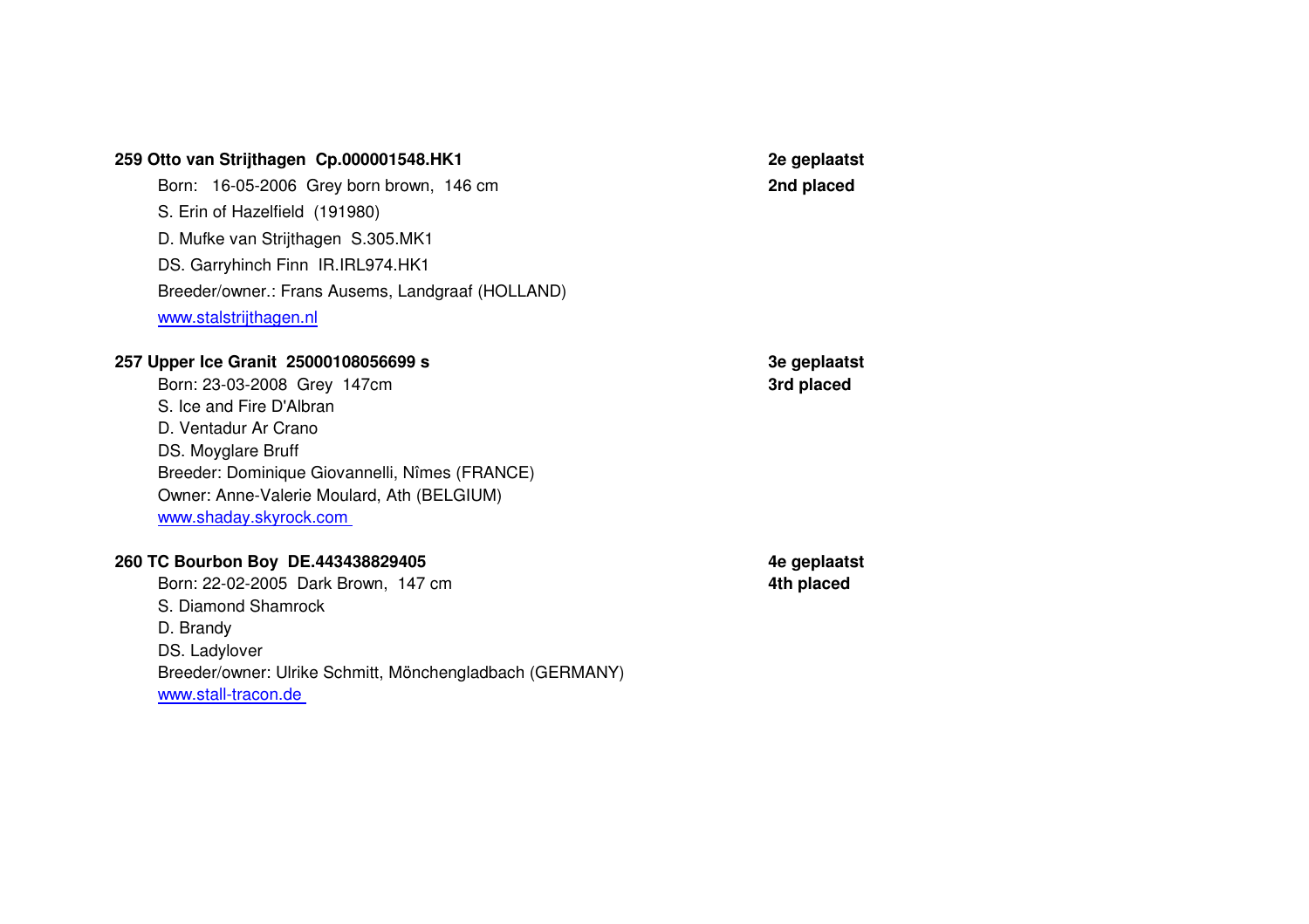#### **261 Rodeo du Milon**

Born: 13-06-2005 Dun, 148 cm**Fig. 2.1 Contract of the contract of the State of the State of the State of the State of the State of the State of the State of the State of the State of the State of the State of the State of the State of the State of th** S. Aille Oisin Sparrow D. Virago du Chesnay DS. Knockadreen Holiday Cliff Breeder: Elevage du Milon, Bernay (FRANCE)Owner: Collin Zwartjens, Raalte (HOLLAND)www.zwartiens.nl

 **CATEGORY 3: 10-11 YEAR OLD STALLIONS** 

#### **263 Irish Boy of Hazelfield 056-002-C00228079**

Born: 11-05-2004 Grey, 147 cm**n 1st placed** S. Apollon PondiD. Cailin of Hazelfield DS. Frederiksminde Hazy Match Breeder/owner: Chris Dockx, Lint (BELGIUM)www.hazelfield-connemara.be

#### **262 AC-Samson af Engvang DNK33Co401841**

Born: 10-05-2004 Grey, 146 cmS. Scousboe Morning Rock D. AC-Soft Jewel af EngvangDS. Øxenholm Godot Breeder: AC-Schou, Lund (DANMARK) Owner: Holger Reimann, Bremen (GERMANY)www.ac-samson.weebly.com

**5e geplaatst**

**1e geplaatst**

 **2e geplaatst 2nd placed**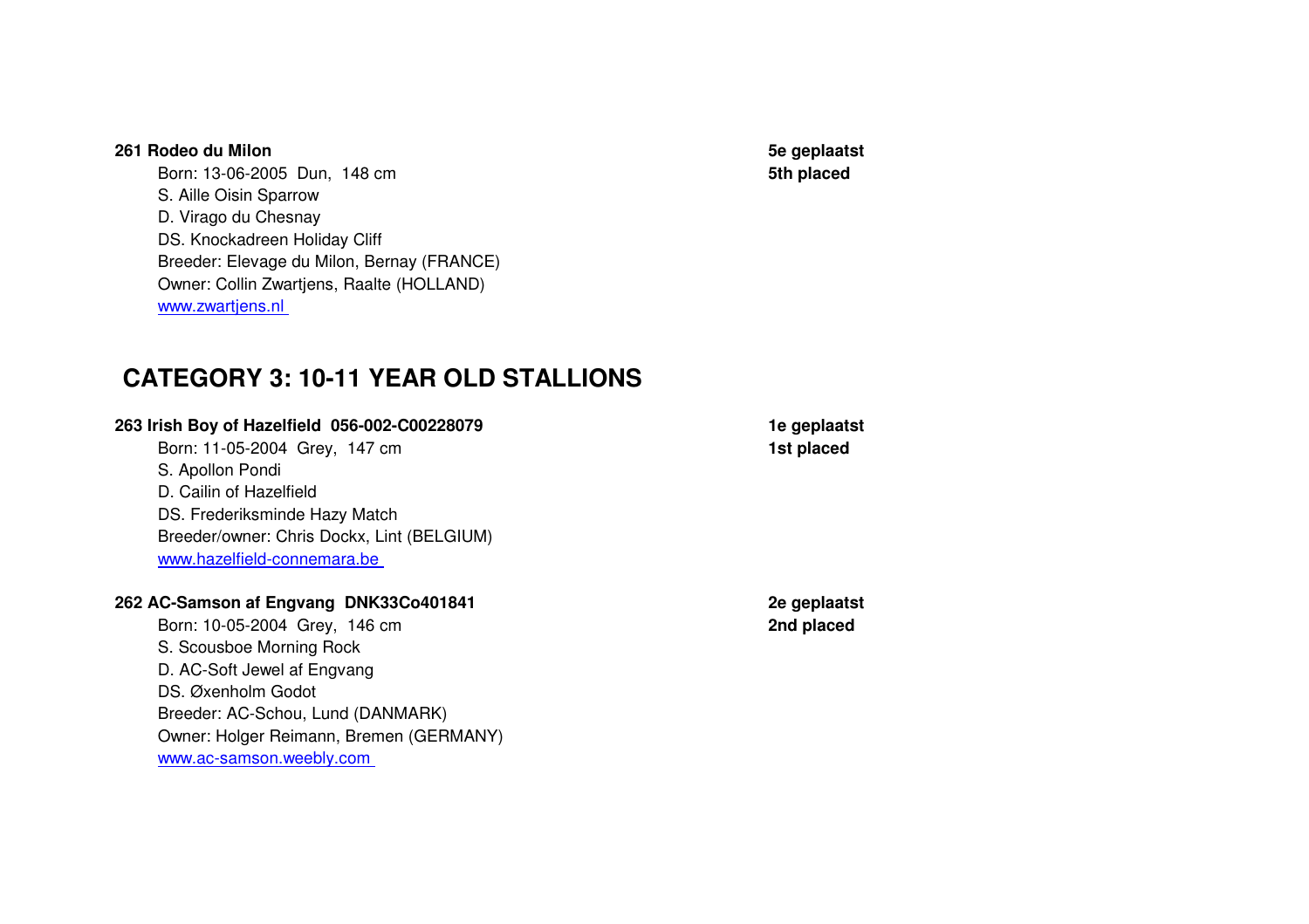#### **265 TC McKinley DE443430188503**

Born: 21-04-2003 Grey born black, 144 cmS. Munkholm Cobbergate D. May West van Graaf JanshofSD. Atlantic Curragh Breeder/owner: Ulrike Schmitt, Mönchengladbach (GERMANY)www.stall-tracon.de

#### **266 Elmo IR.D.430027203.S**

 **4e geplaatst 4th placed**

**3e geplaatst**

**3d placed**

Born: 26-04-2003 Grey born brown, 148 cmS. Easter van de Leliaard (Prestatie) S.68.HK1D. St.Pr.St.H. Gille (430457197)DS. Gun (846017386) Breeder: M. Hillmann, Goch (GERMANY) Owner: Folkert Dam, Westerhaar (HOLLAND)www.staldehaar.nl

#### **264 Caherlistrane Robbie 372-100-400001318**

Born: 01-01-2003 Grey 147 cmS. Coral Dun D. Coral Misty's GirlDS. Boden Park Finnard Breeder: John Joe O'Neill, Caherlistrane (IRELAND)Owner: Anne Storme, Aalter (BELGIUM)www.abf-bvba.com

 **5e geplaatst 5th placed**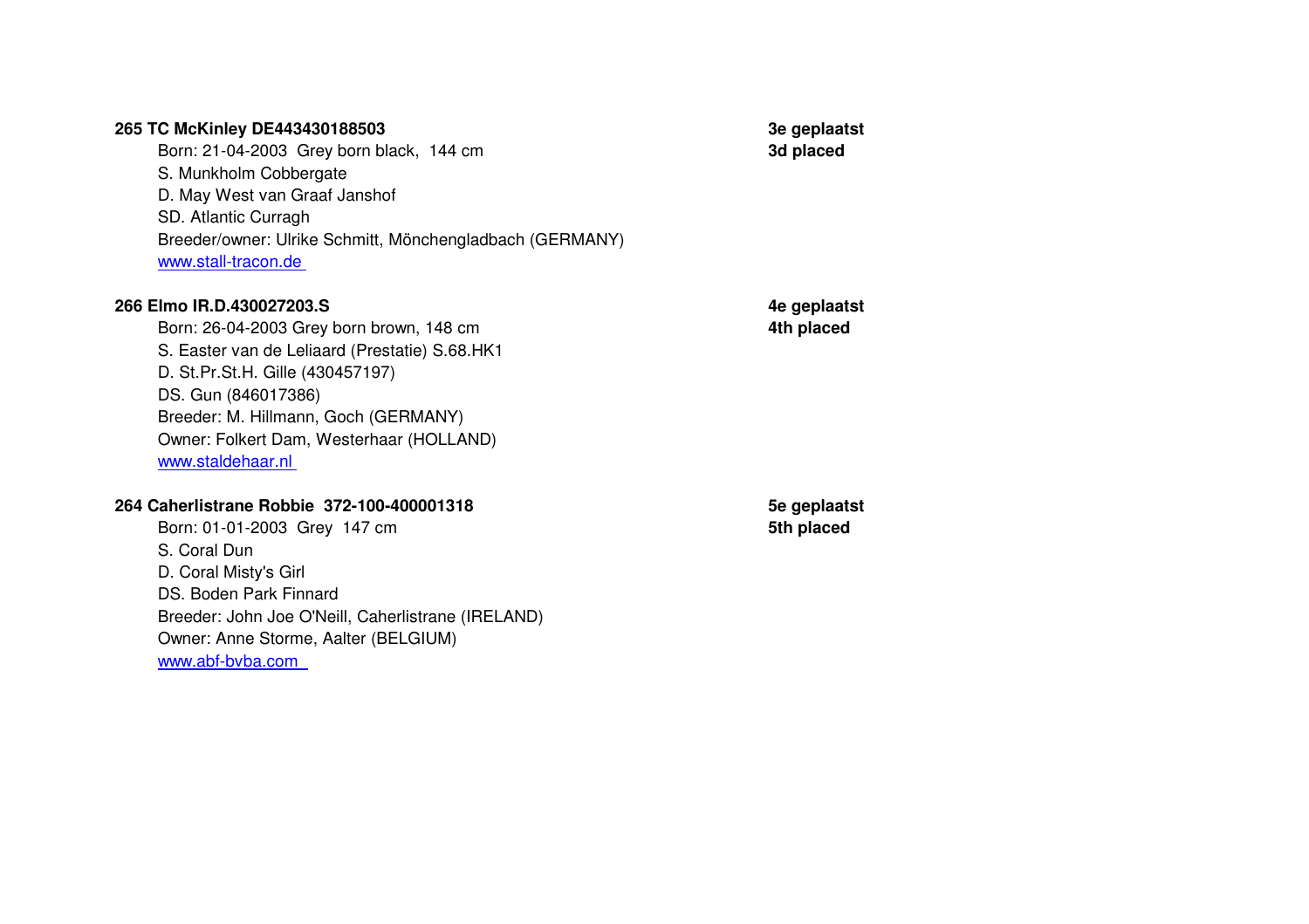# **CATEGORY 4: 12-15 YEAR OLD STALLIONS**

#### **267 Goliath van de Groenweg 056-002-C00206355**

Born: 04-05-2002 Grey 148 cm**n 1st placed** S. Conor Mac Nessa D. Glencarrig DelphiniumDS. Coosheen Finn Breeder: Marcel Cosyns (BELGIUM) Owner: Hof 't Elshout, Asse (BELGIUM)www.hoftelshout.be

#### **270 Easter van de Leliaard (Prestatie) S.68.HK1**

Born: 01-07-1999 Grey, born Brown, 146 cmS. Brimstone van Graaf Janshof (Keur, Prestatie) I.34D. Easter Daisy (Keur, Prestatie) S.100DS. Ard Abalone L25 Breeder: Arie Kooij, Wijchen (HOLLAND) Owner: Gebr. Bosch, Luttenberg (HOLLAND)www.gebr-bosch.nl

#### **268 TC Cracker DE443436616202 3e geplaatst**

Born: 13-03-2002 Brown 144 cm**3rd placed 3rd placed** S. Sir Henry D. Caja van de Leliaard DS. Brimstone van Graaf Janshof Breeder/owner: Ulrike Schmitt, Mönchengladbach (GERMANY)www.stall-tracon.de

**1e geplaatst**

 **2e geplaatst 2nd placed**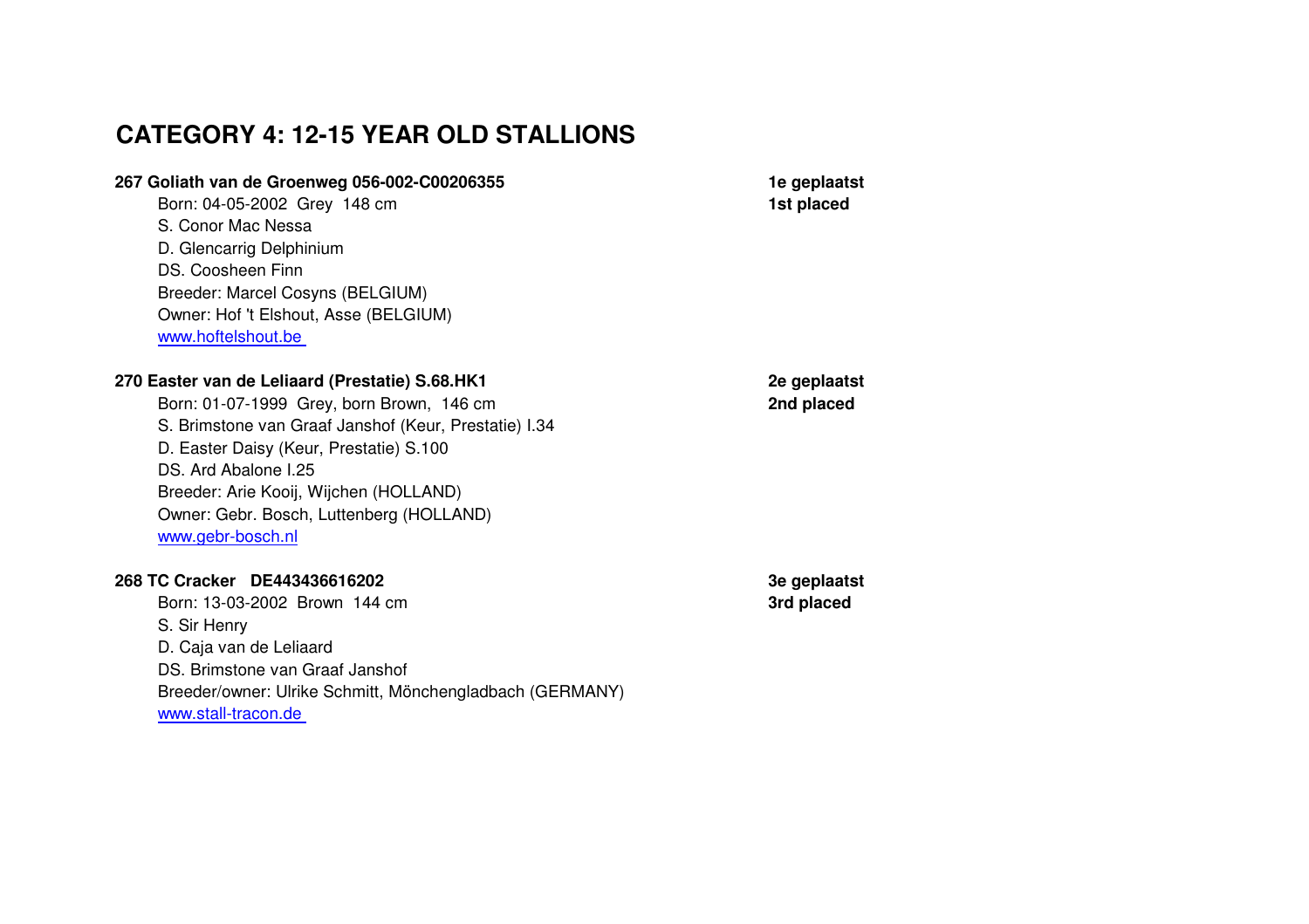#### **269 Rory Ryan S.70.HK1**

 **Afwezig**Born: 23-04-2001 Bay Dun 148 cmS. Fort Tynion I.29 D. Skrallan IR.D.630096887DS. Killadreenan Bobby Breeder/owner: Isabelle Meijlink, Rosmalen (HOLLAND)www.connemarapony.info

### **CATEGORY 5: 16 YEAR AND OLDER STALLIONS**

#### **271 Carraig Thunder IR.IRL1157.S.HK1**

Born: 01-01-1997 Dun 143 cm **1st placed** S. Thunder Storm (S.0000796) D. Private Dancer (M.0008275)DS. Murvey Paul (754) Breeder: Seamus Flynn, Dunshaughlin (IRELAND)Owner: Joop de Jong, Muiderberg (HOLLAND)www.hippischcentrummuiderberg.nl

#### **275 Diplomat I.37HK1**

Born: 13-06- 1987 Brown 153 cmS. Diamond Rum D. Lovely Bells DS. Golden Dan Breeder: A. Dörfler, (GERMANY)Owner: Anneke Donkers-Kamp, Zeeland (HOLLAND) **1e geplaatst**

 **2e geplaatst 2nd placed**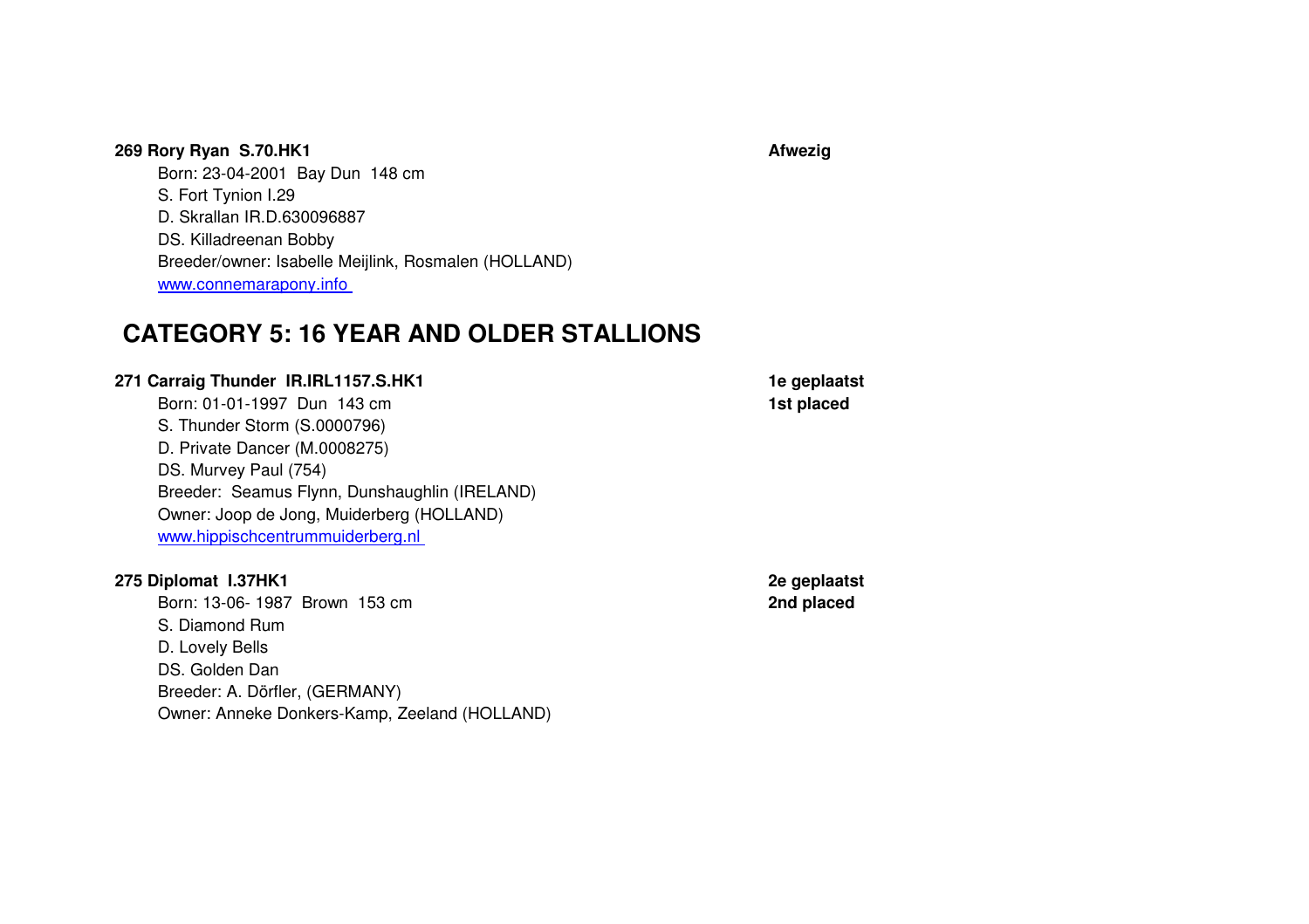#### **272 Jobic de Coatreal 2500019704080 R**

Born: 10-04-1997 Grey 149 cm**3rd placed 3rd placed** S. Dexter Leam Pondi D. Daragh de Coatreal DS. Galway de la Dive Breeder: Sailly Guy, Bretagne (FRANCE) Owner: Anne-Valerie Moulard, Ath (BELGIUM)www.shaday.skyrock.com

# **3e geplaatst**

#### **273 Sir Henry DE335350283395**

Born: 20-04-1995 Chestnut 147 cmS. Frederiksminde Hazy MatchD. Springfield Maevis DS. Rosenaharley Lavelle Breeder: Heinz Kavermann, Hasbergen (GERMANY)Owner: Rita Otten, Mönchengladbach (GERMANY)

#### **274 Sassan S DE431843494**

Born: 18-04-1994 Dark Brown 147 cmS. Moyglare SamsonD. Red Rose DS. May Prince Breeder: Hella Spieß, Mönchengladbach (GERMANY) Owner: Ulrike Schmitt, Mönchengladbach (GERMANY)www.stall-tracon.de

 **4e geplaatst 4th placed**

 **5e geplaatst 5th placed**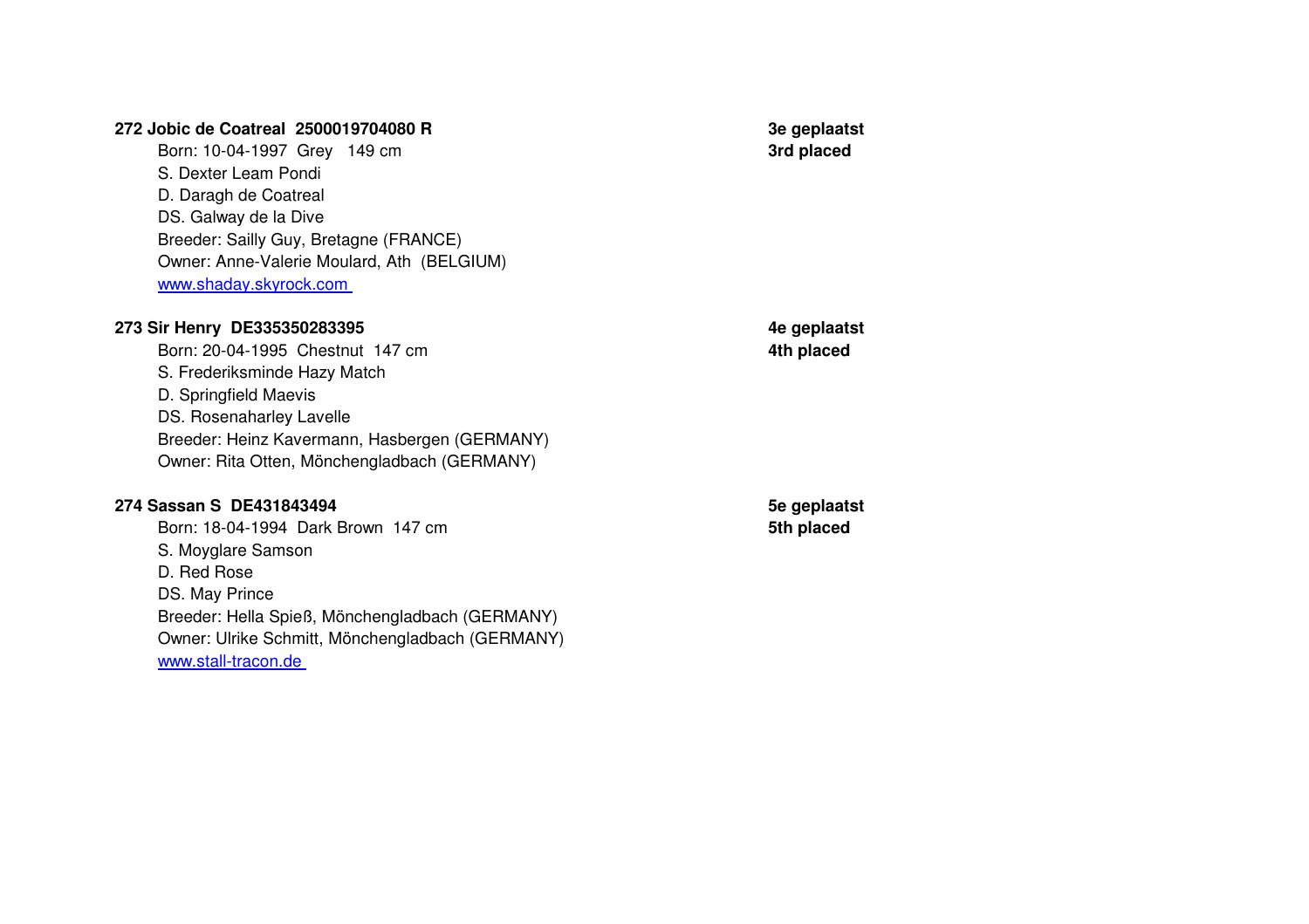### **Kampioenskeuring / Overall Championship**

#### **258 Wirthsmühle Delaney's Ch 118**

Born: 17-04-2007 Grey 147 cmS. Diamond Shamrock D. Nørlunds Primrose DS. Laerkens Cascade Dawn Breeder: Gestüt Wirthsmühle, Klaus Neuhaus (GERMANY)Owner: Anna Kyhl Gotske, Egtved (DENMARK)www.skaergaarden.dk

#### **263 Irish Boy of Hazelfield 056-002-C00228079**

Born: 11-05-2004 Grey, 147 cmS. Apollon Pondi D. Cailin of Hazelfield DS. Frederiksminde Hazy Match Breeder/owner: Chris Dockx, Lint (BELGIUM)www.hazelfield-connemara.be

#### **250 Sternbergs Moccachino DE.48484006910.HK3.NL**

Born.: 28-03-2010 grey, born brownS. Arda's Murphy D. Sternbergs Snowfly DS. Skatholm LadykillerBreeder: Sternbergs Connemara Stud, Peter and Alexandra Krämer, Sulzheim (GERMANY)Owner: Frederique Niederer, Vorden (HOLLAND)

 **Kampioen en beste Deense hengst Supreme Champion and best Danish stallion**

 **Reservekampioen en beste Belgische hengst Reserve Champion and best Belgian stallion**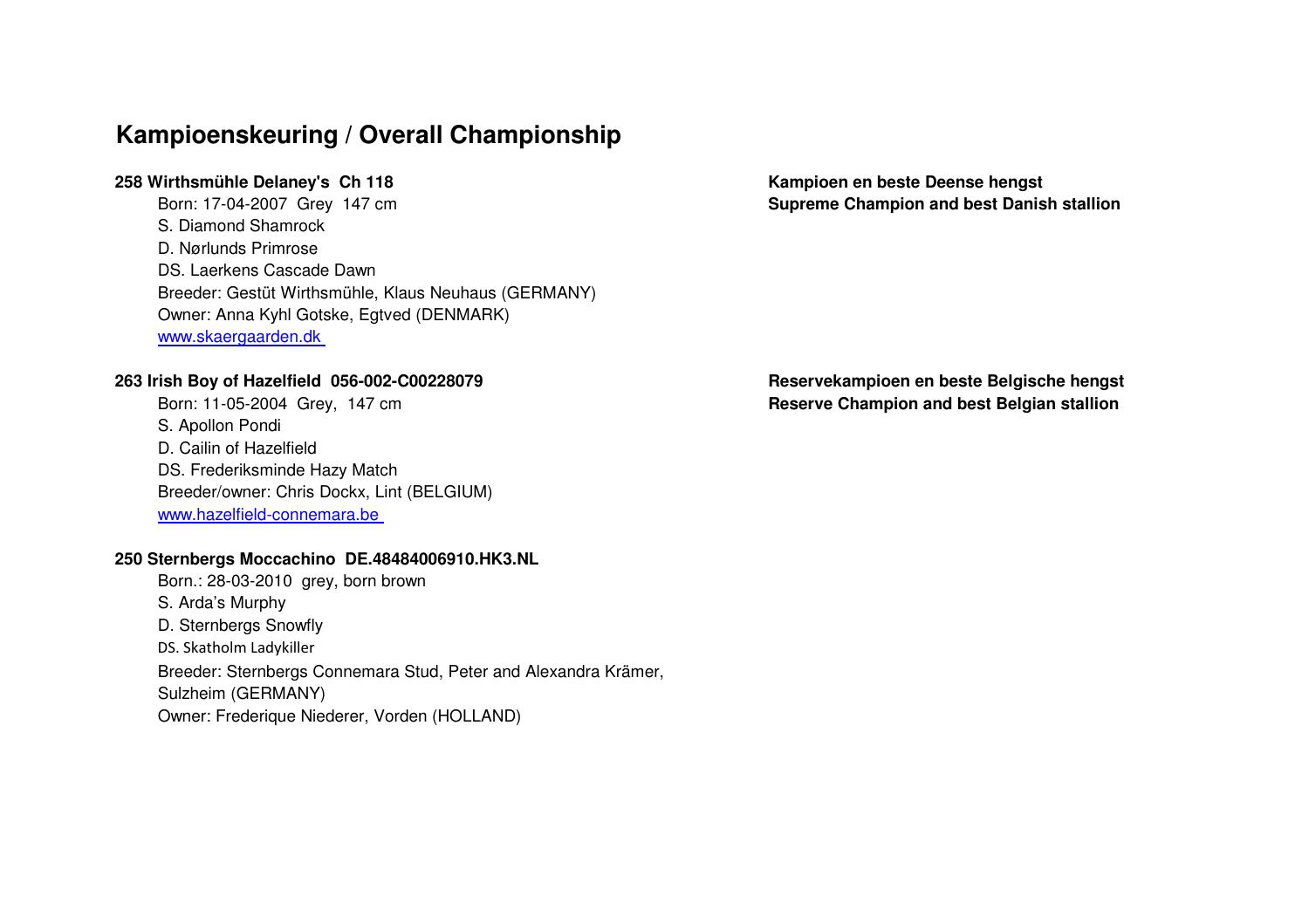#### **271 Carraig Thunder IR.IRL1157.S.HK1**

Born: 01-01-1997 Dun 143 cm S. Thunder Storm (S.0000796) D. Private Dancer (M.0008275)DS. Murvey Paul (754) Breeder: Seamus Flynn, Dunshaughlin (IRELAND)Owner: Joop de Jong, Muiderberg (HOLLAND)www.hippischcentrummuiderberg.nl

#### **267 Goliath van de Groenweg 056-002-C00206355**

Born: 04-05-2002 Grey 148 cmS. Conor Mac Nessa D. Glencarrig DelphiniumDS. Coosheen Finn Breeder: Marcel Cosyns (BELGIUM) Owner: Hof 't Elshout, Asse (BELGIUM)www.hoftelshout.be

### **KAMPIOENEN PER LAND**

#### **258 Wirthsmühle Delaney's Ch 118**

Born: 17-04-2007 Grey 147 cmS. Diamond Shamrock D. Nørlunds Primrose DS. Laerkens Cascade Dawn Breeder: Gestüt Wirthsmühle, Klaus Neuhaus (GERMANY)Owner: Anna Kyhl Gotske, Egtved (DENMARK)www.skaergaarden.dk

 **Kampioen en beste Deense hengst Supreme Champion and best Danish stallion**